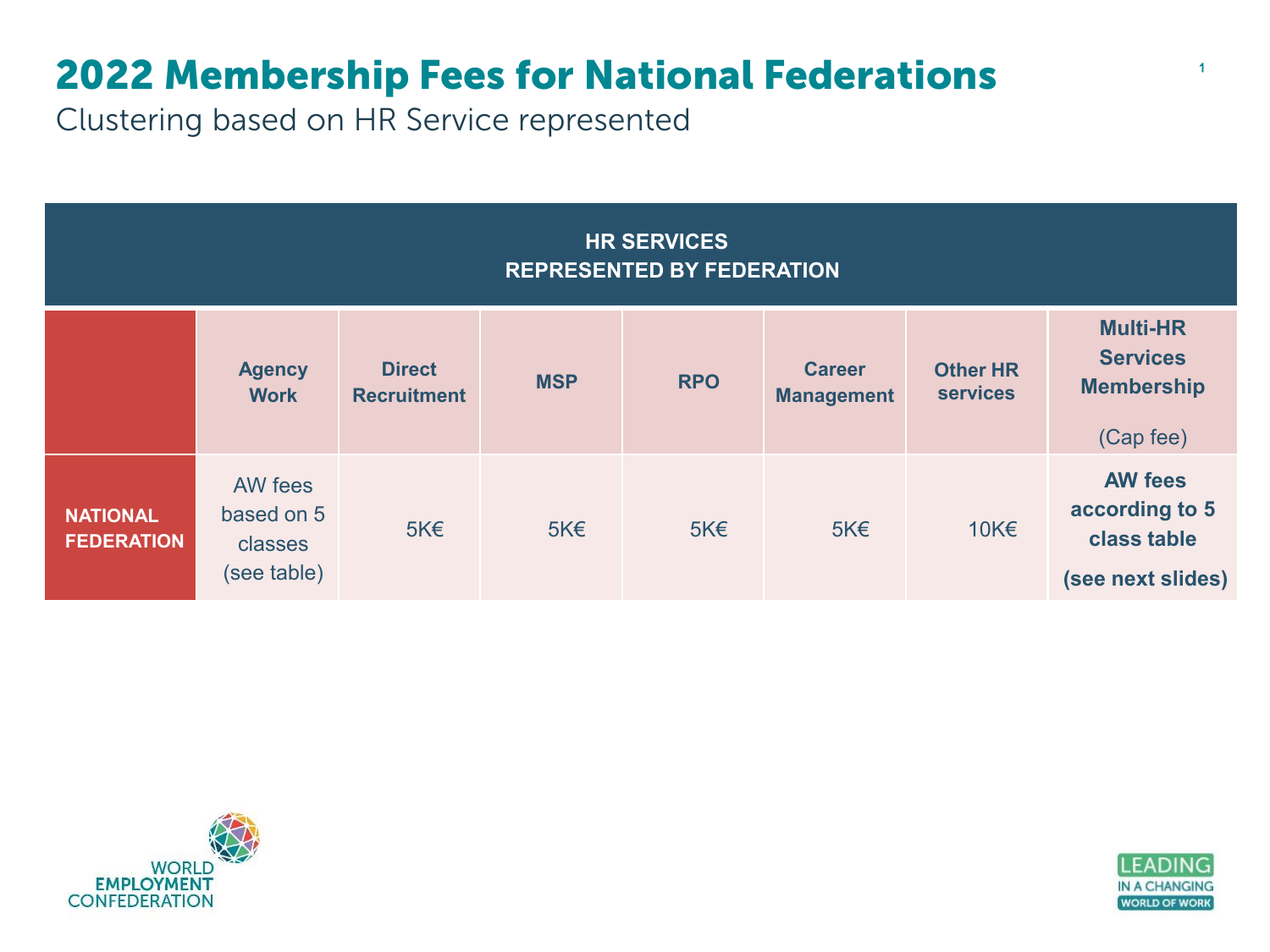## Membership fees – National Federation Agency Work

Criteria used to define level of contribution (2021)

| <b>Size of</b><br><b>National Staffing</b><br><b>Market</b><br>$(E\text{ billions})$ |          | <b>Country's GDP</b><br>per capita<br>( \$ ) |          | <b>Country's</b><br><b>Total population</b> |          | <b>Budget of National</b><br><b>Federation</b><br>$(E \text{ millions})$ |          |
|--------------------------------------------------------------------------------------|----------|----------------------------------------------|----------|---------------------------------------------|----------|--------------------------------------------------------------------------|----------|
| < 0.5                                                                                | 1 point  | < 10,000                                     | 1 point  | < 20 million                                | 1 point  | < 0.1                                                                    | 0 point  |
| 0.5 to 0.99                                                                          | 3 points | 10,000 to 14,999                             | 2 points | 20 to 99 million                            | 2 points | 0.1 to 0.99                                                              | 2 points |
| 1 to 4.99                                                                            | 4 points | 15,000 to 29,999                             | 3 points | 100 to 199<br>million                       | 3 points | 1 to 1.99                                                                | 3 points |
| 5 to 15                                                                              | 5 points | 30,000 to 50,000                             | 5 points | 200 to 500<br>million                       | 4 points | 2 to 4.99                                                                | 5 points |
| $>15$                                                                                | 7 points | > 50,000                                     | 7 points | > 500 million                               | 5 points | > 5                                                                      | 7 points |





2